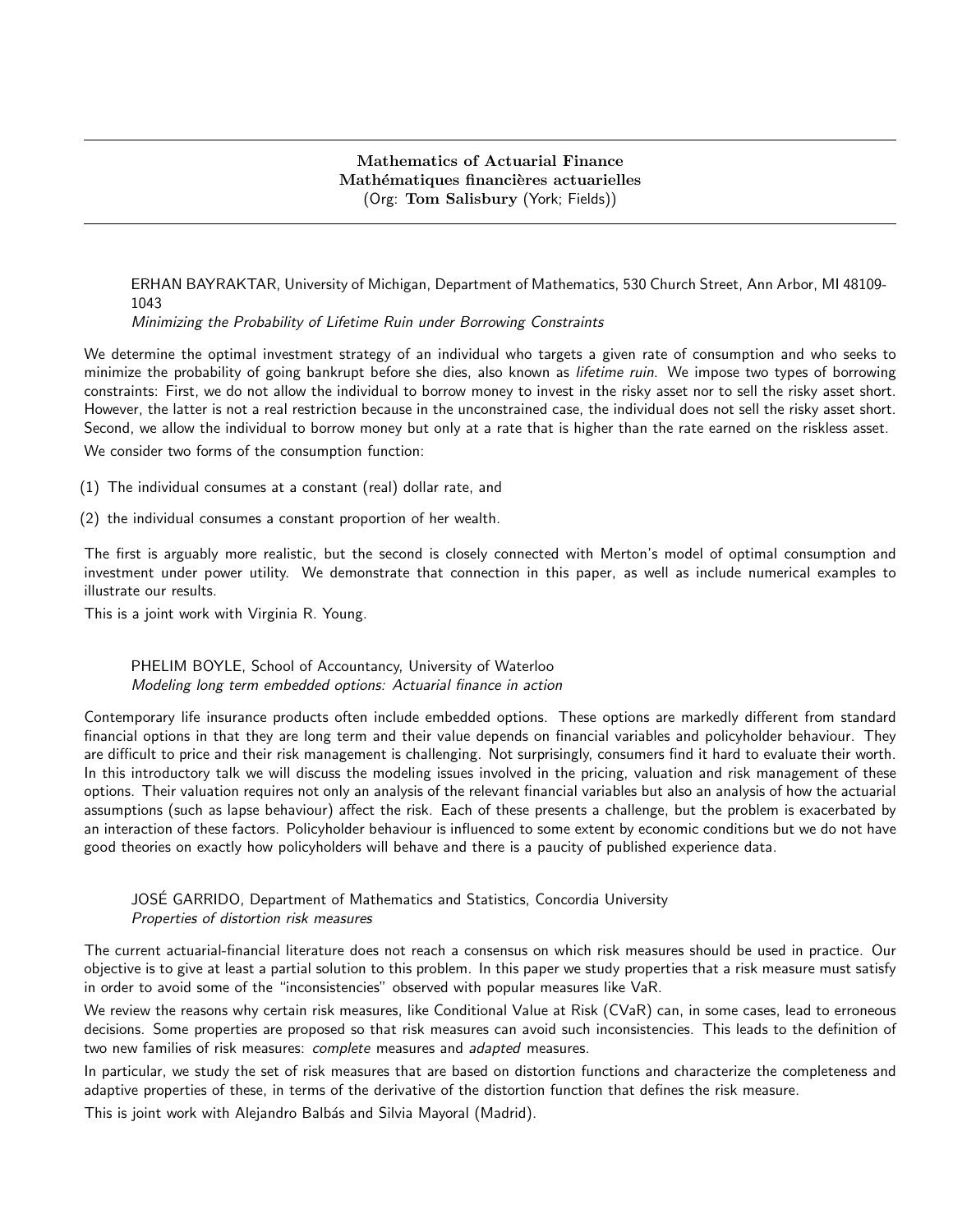### SEBASTIAN JAIMUNGAL, University of Toronto Catastrophe Options with Stochastic Interest Rates

This talk will focus on the pricing and hedging of catastrophe put options when interest rates are stochastic and losses are generated by a compound Poisson process. The asset price process is modeled through a jump-diffusion process that is correlated to the loss process. We obtain explicit formulæ for the price of the option, and the Greek hedging parameters Delta, Gamma and Rho. Furthermore, numerical experiments are carried out to illustrate the effect that stochastic interest rates and the variance of the loss process have on option prices. Finally, we explore some simulation results to study the effectiveness of a Delta-Gamma-Rho hedging scheme.

This is joint work with Tao Wang.

# ALEXANDER MELNIKOV, University of Alberta Quantile hedging for Actuarial Risk Management

The main goals of the talk are: to investigate how quantile hedging developed in mathematical finance can be applied to equity-linked life insurance; to perform actuarial analysis to illustrate risk management implications for insurance companies; and to examine how the choice of a particular survival model affects assessment of mortality risk. The approach will be illustrated by presenting numerical examples based on appropriate financial and mortality data.

# KRISTIN MOORE, University of Michigan, Department of Mathematics, Ann Arbor, MI 48109-1043 Optimal and Nearly-Optimal Strategies for Minimizing the Probability of Ruin in Retirement

The increasing risk of poverty in retirement has been well-documented; this phenomenon is driven by demographic trends, changes in employer-sponsored pension plans, and inadequate private retirement savings. We study the optimal investment strategy for a retiree whose objective is to minimize the probability of lifetime ruin, namely the probability that a fixed consumption strategy will lead to zero wealth while the individual is still alive. We derive a variational inequality that governs the ruin probability and the optimal strategy, and we demonstrate that the problem can be recast as a related optimal stopping problem which yields a free-boundary problem that is more tractable. In the special case of exponential future lifetime, one can solve the free-boundary problem explicitly and recover a concise expression for the optimal asset allocation. For more general mortality, we numerically calculate the ruin probability and optimal strategy and examine how they change as we vary the mortality assumption and parameters of the financial model. In addition, we consider suboptimal strategies that are easier to implement and examine the impact on the ruin probabilities.

This is joint work with Virginia Young.

# MANUEL MORALES, Department of Mathematics and Statistics, York University On the discounted penalty function for the generalized inverse Gaussian process

We will review, from a historical point of view, the use of Lévy processes in ruin theory. We focus on the decomposition for the ruin probability and we argue how its convolution structure is inherited from the Lévy family of processes. We will discuss the notion of discounted penalty function in the framework of Lévy risk processes. The problem of finding expressions for this function in a risk model driven by a Lévy process will be addressed. The particular example using a generalized inverse Gaussian process will be discussed. In this case, integral expressions for the discounted penalty function are available. Actual computation of ruin probabilities, distribution of the time of ruin and joint distribution of the process prior and at the moment of ruin, are carried out for a this example. Finally, forms for the discounted penalty function in more general Lévy risk models will be presented.

This is joint work with Jose Garrido (Concordia).

DAVID PROMISLOW, Dept. of Mathematics & Statistics, York University, Toronto Pension fund switching

A recent trend in pensions is to allow employees a choice between defined benefit and defined contribution plans. In some cases there are possibilities to switch from one to the other. A particular example is the State of Florida, which in 2002 implemented a scheme whereby employees could choose a self managed DC plan, in place of the usual DB plan, but at any time before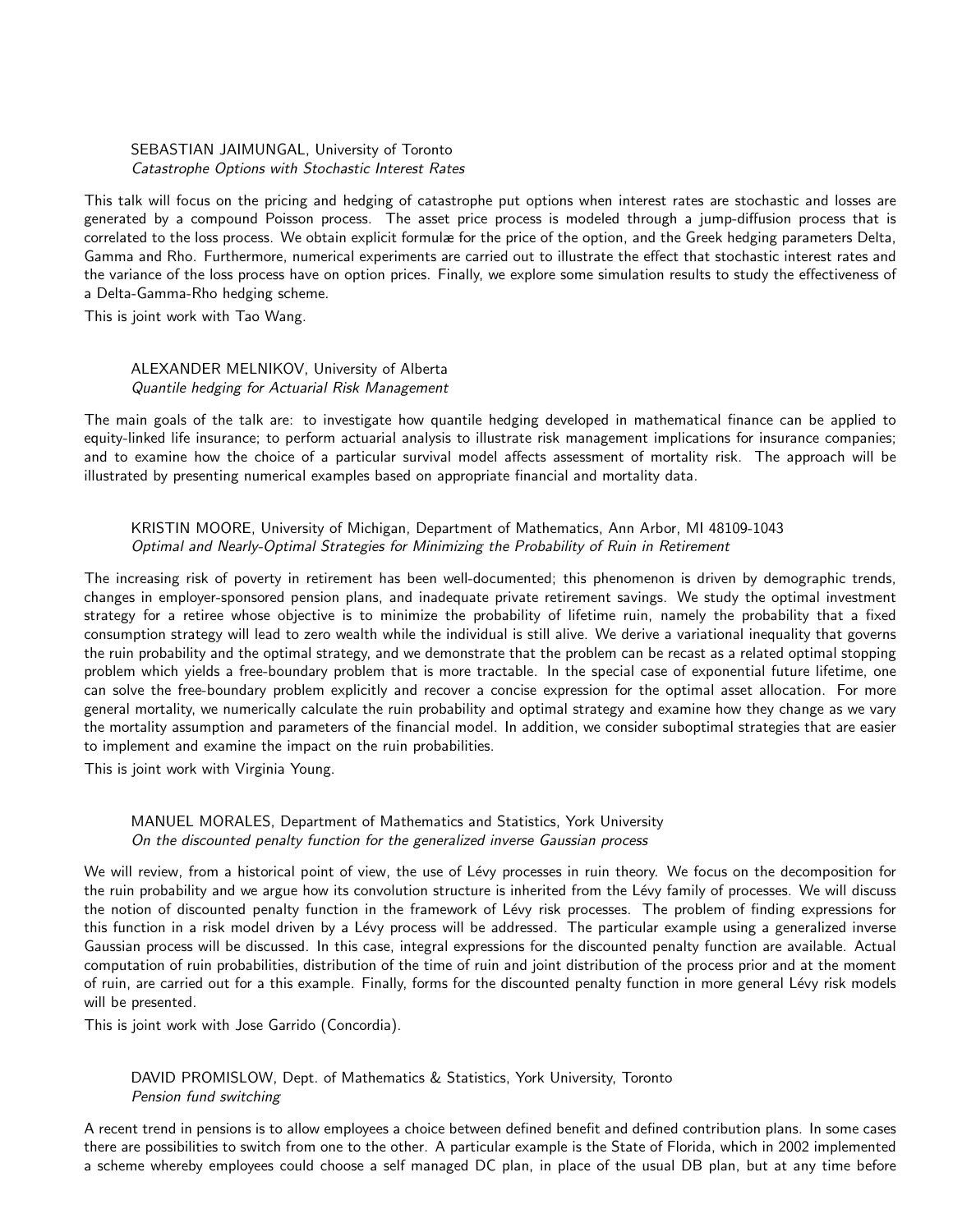maturity they could elect to switch back to the DB plan, upon payment of the accrued benefit obligation. We analyze the effect of this provision on the various parties.

This is joint work with Moshe Milevsky.

### KEN SENG TAN, University of Waterloo, Dept. of Statistics and Actuarial Science CTE and Capital Allocation under the Skew Elliptical Distributions

In recent years, there has been a growing interest among actuaries and finance experts on adopting the Conditional Tail Expectation (CTE) as a "coherent" risk measure for risk management. More recently CTE has been proposed in the context of capital allocation in which CTE provides a convenient way of determining the capital requirement for individual lines of business among correlated business units. Analytic results are derived in Panjer (2002) in the case of multivariate Normal risks. Landsman and Valdez (2003) extend the results of Panjer (2002) to elliptical distributions. In this paper, we further generalize these results by considering a relatively new class of distributions known as the skew elliptical distributions. These distributions have the desirable properties that they need not be symmetric and there is an additional parameter which regulates the skewness.

This is joint work with Jun Cai.

## STEVEN VANDUFFEL, Katholieke Universiteit Leuven, and Fortis Central Risk Management, Belgium Closed-Form Approximations for Constant Continuous Annuities

For a series of cash flows, the stochastically discounted or compounded value is often a key quantity of interest in finance and actuarial science. Unfortunately, even for the most realistic rate of return models, it may be too difficult to obtain analytic expressions for the risk measures involving this discounted sum. Some recent research has demonstrated that in the case where the return process follows a Brownian motion, the so-called comonotonic approximations usually provide excellent and robust estimates of risk measures associated with discounted sums of cash flows involving log-normal returns.

We will derive analytic approximations for risk measures in case one considers the continuous counterpart of a discounted sum of log-normal returns. Although one may consider the discrete sums as providing a more realistic situation than their continuous counterpart, considering the continuous setting leads to more tractable explicit formulas and may therefore provide further insight necessary to expand the theory and to exploit new ideas for later developments. Moreover, the closed-form approximations we derive in this continuous set-up can then be compared more effectively with some exact results, thereby facilitating a discussion about the accuracy of the approximations. Indeed, in the discrete setting, one must always compare approximations with results from simulation procedures, which always gives room for debate.

Our numerical comparisons reveal that the comonotonic "maximal variance" lower bound approximation provides an excellent fit for several risk measures associated with integrals involving log-normal returns. Similar results to those we derive for continuous annuities can also be obtained in the case of continuously compounding which therefore opens a roadmap for deriving closed-form approximations for the prices of Asian options. Future research will also focus on optimal portfolio slection problems.

This is joint work with Jan Dhaene and Emil Valdez.

JIAN WANG, School of Computer Science, University of Waterloo Hedging with a Correlated Asset: An Insurance Approach

Hedging a contingent claim with an asset which is not perfectly correlated with the underlying asset results in an imperfect hedge. One example arises in the case of segregated funds. These are guarantees provided by insurance companies on mutual fund investments. In many cases, the underlying asset is a mutual fund managed by the insurer providing the guarantee. As the insurance company cannot take a short position in its own fund, the guarantee would typically be hedged using index futures, which will lead to an imperfect hedge. We price the residual risk from hedging with a correlated asset using an actuarial standard deviation principle in infinitesimal time, which leads to a nonlinear partial differential equation. A fully implicit, monotone discretization method is developed for solving the pricing PDE. This method is shown to converge to the viscosity solution, provided certain grid conditions are satisfied. An algorithm is devised to ensure that these conditions hold. Monte Carlo simulations are used to illustrate features of the profit and loss distribution from hedging a contingent claim with an imperfectly correlated asset.